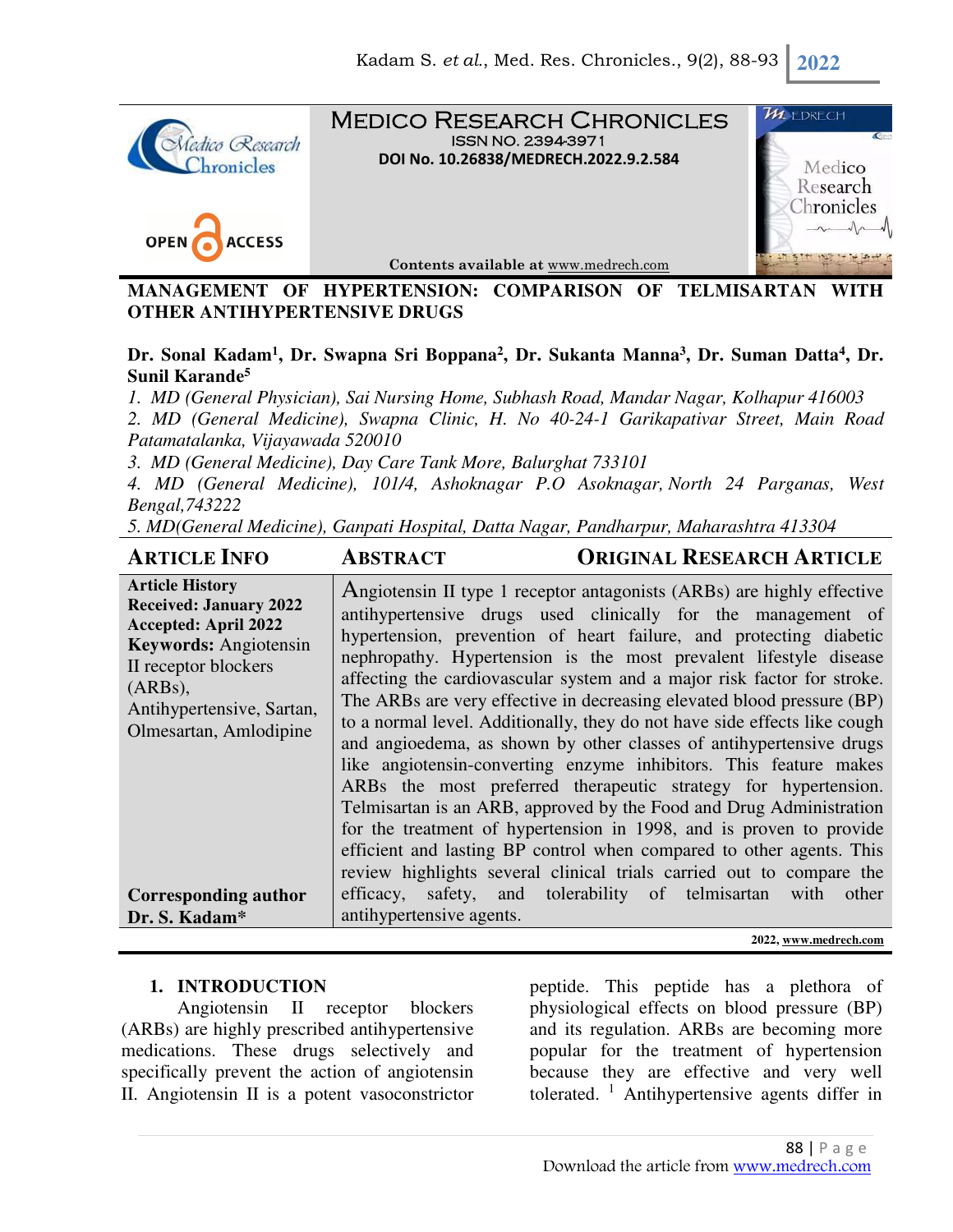their ability to control 24 h BP. Ideally, antihypertensive therapy should maintain control of BP throughout the 24 h dosing cycle and especially in the last 6 hours of the cycle.<sup>2</sup>

Telmisartan is a nonpeptide type of drug. It is a very potent blocker of the angiotensin II type-1 (AT1) receptor. Being a long-lasting antagonist of the AT1 receptor, telmisartan is clinically used for the treatment of essential hypertension. It is a selective blocker of the AT1 receptor and prevents activation of the receptors by angiotensin II. Telmisartan does not interact with other receptors involved in cardiovascular regulation, thus offering a selective action without significant adverse effects that generally arise due to the non-specific interaction of drugs with non-target receptors. Telmisartan is a poorly watered drug. It has a high volume of distribution. These two properties indicate that telmisartan will have good permeability characteristics and will have clinical benefits due to its lipophilicity.  $3$ 

Telmisartan was found to be effective in controlling BP throughout the 24 hand during the early morning, probably due to the longer duration of action resulting from a high volume of distribution, which is sustained throughout the 24 h dosing period.  $2,4$  Several clinical studies that compared the safety, efficacy, and tolerability of telmisartan are discussed below.

### **2. Comparison of pharmacokinetic parameters of ARBs**

Most clinically used ARBs have common molecular structures resembling the first marketed ARB losartan. However, small structural changes have resulted in a significant change in their lipophilicity, protein-interaction, and pharmacokinetics. **<sup>5</sup>** Various pharmacokinetic parameters for telmisartan and other ARBs are tabulated in table 1.

Table 1. Angiotensin II receptor blockers (ARBs) and their pharmacokinetic prpoerties.5,6

|                                  | Pharmacokinetic parameters for various Angiotensin II Receptor Antagonists |                           |                |                |                     |                        |                |  |  |
|----------------------------------|----------------------------------------------------------------------------|---------------------------|----------------|----------------|---------------------|------------------------|----------------|--|--|
| Pharmacokinetic<br>parameter     | Losartan                                                                   | Valsartan                 | Irbesartan     | Candesartan    | Eprosartan          | Telmisartan            | Olmesartan     |  |  |
| $T_{\text{max}}(h)$              | $3-4$                                                                      | $2 - 4$                   | $1.5 - 2$      | $3-4$          | $1 - 2$             | $0.5 - 1$              | $1 - 2$        |  |  |
| $T_{1/2}$ (h)                    | 6-9                                                                        | 6                         | $11 - 15$      | 9              | $5 - 9$             | 24                     | 13             |  |  |
| $V_d(L)$                         | 12                                                                         | 17                        | 53-93          | $5 - 15$       | 308                 | 500                    | 17             |  |  |
| Prodrug                          | <b>Yes</b>                                                                 | No.                       | N <sub>o</sub> | Yes            | No.                 | No                     | Yes            |  |  |
| Bioavailability (%)              | 33                                                                         | 25                        | 60-80          | 15             | 13                  | 42-58                  | 26             |  |  |
| $CYP-450$<br>interaction         | Yes                                                                        | No                        | Yes            | N <sub>0</sub> | No                  | No                     | N <sub>0</sub> |  |  |
| Effect of food on<br>absorption  | Decrease by<br>10 %                                                        | Decrease by<br>$40 - 50%$ | None           | None           | Decrease by<br>25 % | Decrease by 10-<br>20% | None           |  |  |
| Renal clearance<br>(% Oral dose) | 10                                                                         | 13                        | 20             | 33             | 7                   | < 1%                   | 35-50%         |  |  |

It can be concluded that among all the ARBs, telmisartan has a rapid onset of action and longer half-life due to the high volume of distribution. Therefore, telmisartan is suitable for once-a-day oral administration. <sup>6</sup> It also offers additional benefits like no interaction

cytochrome P-450 pathway and minimal renal clearance. Since its introduction into clinical practice, telmisartan has been compared with other ARBs as well as other antihypertensive drugs for safety, efficacy, and tolerability.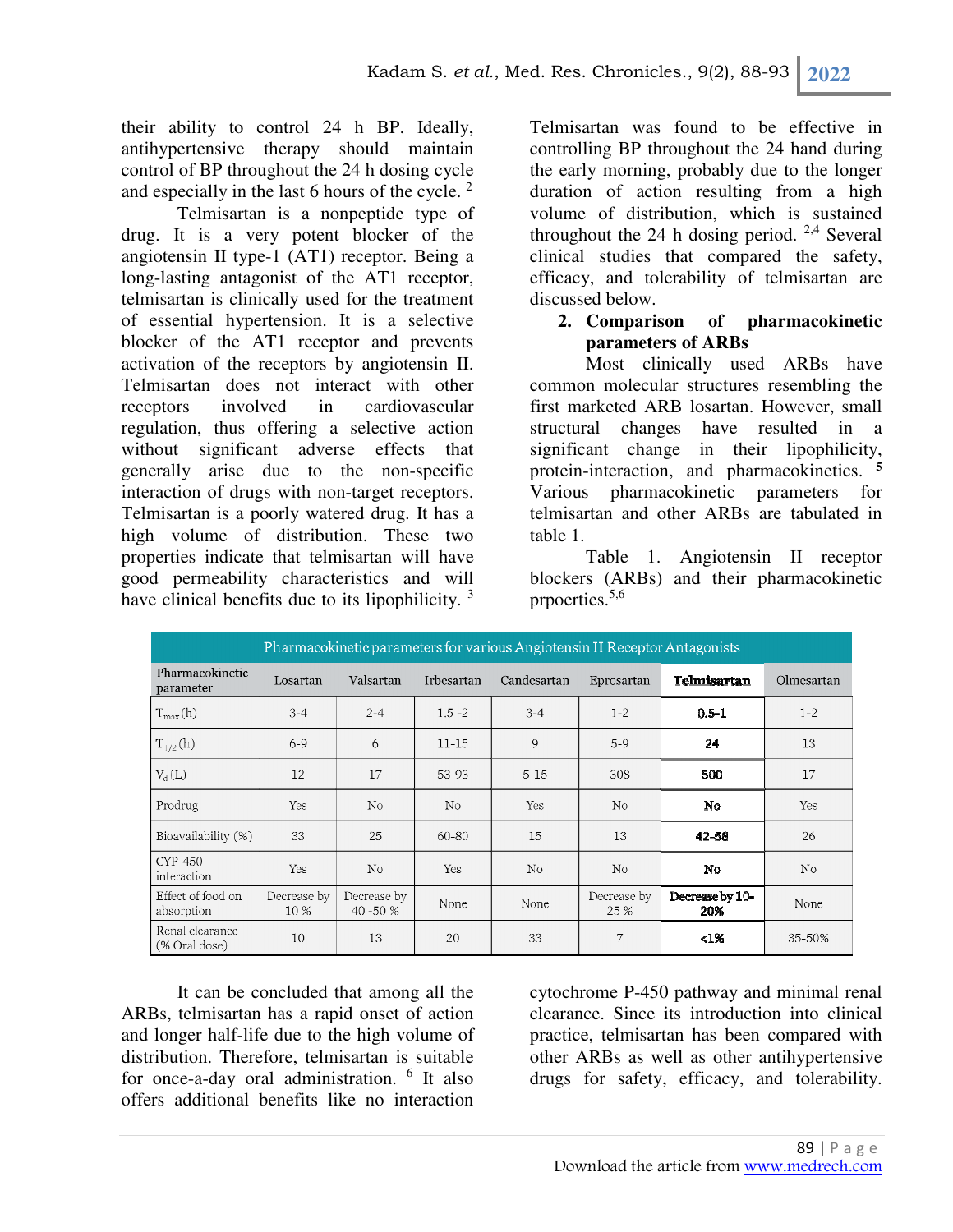Here are a few comparative clinical studies involving telmisartan.

### **3. COMPARATIVE CLINICAL STUDIES**

#### **3.1. Morning** *versus* **evening dosing of telmisartan**

Several studies have demonstrated the difference between morning dosing and evening dosing for several ARBs. Due to diurnal variations in the hormonal levels, the difference in the pharmacokinetics and pharmacodynamics is observed depending on the dosing time of an antihypertensive drug. To determine the antihypertensive efficacy of the telmisartan, a prospective trial was carried out in Spain. Clinicians compared the BP data of 48 h ambulatory BP in patients with essential hypertension. Telmisartan was administered as a single drug either in the morning after awakening from night-time sleep or at bedtime. The treatment was continued for three months, and thereafter the data of BP was analyzed. The dose of telmisartan was 80 mg/d. Once-a-day monotherapy of telmisartan efficiently and similarly reduced BP for the entire 24 h in both the patterns of dosing. However, bedtime administration of telmisartan was more efficient in reducing nocturnal BP and, thus, significantly increased the sleep time–the relative decline of BP.  $<sup>1</sup>$  Moreover, the number</sup> of patients with a non-dipper BP pattern at baseline was unaltered after ingestion of telmisartan on awakening but significantly reduced when the medication was ingested at bedtime. This may be clinically relevant because, although the mechanism underlying the lack of nocturnal decline in BP is unclear, no dipping has been related to an increase in end-organ injury and cardiovascular events. Moreover, night-time BP seems to be a better predictor of cardiovascular mortality than the diurnal or 24 h BP means. <sup>7</sup>

**3.2. Telmisartan** *versus* **other ARBs 3.2.1. Telmisartan** *versus* **Olmesartan** 

An open-label prospective crossover study was carried out in Japanese hypertensive patients having type-2 diabetes mellitus. Effects of telmisartan were compared with that of olmesartan. <sup>7</sup> Dose of telmisartan and olmesartan was 40 and 20 mg/day, respectively. Olmesartan lowered mean systolic and diastolic BP more significantly than telmisartan in 8 weeks of treatment. Both the groups showed similar results for metabolic parameters, including HbA1c and adiponectin. The decreases in serum interleukin-6 and highly sensitive C-reactive protein were more significant in olmesartan treatment. This indicates that olmesartan has more potent anti-inflammatory effects. Olmesartan also had a more significant effect on lowering arterial BP in type-2 diabetes mellitus patients having hypertension.<sup>7</sup> Later on, in another study, the effects of telmisartan and olmesartan were compared in 20 hypertensive Japanese patients with chronic heart failure and metabolic syndrome. In contrast to the previous study, this study showed that telmisartan had more beneficial effects on glucose and lipid profiles in patients with relatively high HbA1c, serum total and low-density lipoprotein cholesterol, and triglyceride levels. It was concluded that telmisartan was more beneficial than olmesartan for controlling BP in the early morning, as well as for improving glucose and lipid profiles in patients with hypertension, chronic heart failure, and metabolic syndrome. 8

#### **3.2.2. Telmisartan** *versus* **Losartan**

In a prospective meta-analysis of data from two randomized, double-blind, doubledummy, titration-to-response studies, the ability of telmisartan and losartan to reduce mean diastolic BP over the last six h of the 24 h dosing interval, measured using ambulatory BP monitoring, was compared. <sup>9</sup> The study was conducted in USA and Europe in patients with mild-to-moderate hypertension. After a 4 week placebo run-in period, patients received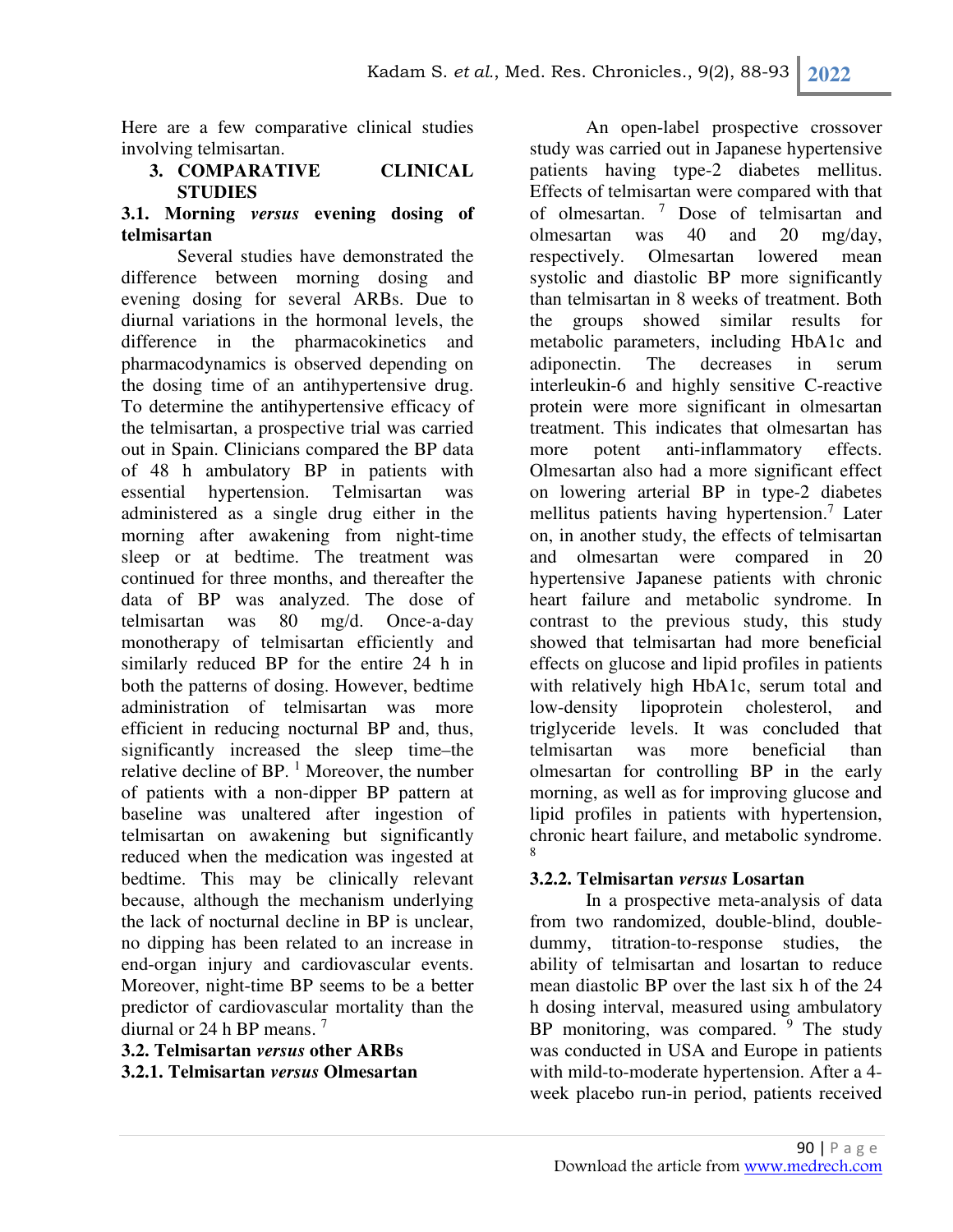once-daily telmisartan 40 mg or losartan 50 mg. Uptitration after four weeks of treatment to telmisartan 80 mg or losartan 100 mg once daily, respectively, was performed if seated diastolic BP was 90 mm of Hg or higher. The 24 h profiles of ambulatory systolic BP hourly mean reductions were similar to those for diastolic BP. Both telmisartan and losartan showed good safety and tolerability profile. It was concluded that telmisartan 40 or 80 mg is superior to losartan 50 or 100 mg. Because telmisartan controlled diastolic BP at the end of the 24 h dosing interval and also controlled systolic BP at the end of the dosing interval. <sup>9</sup>

# **3.2.3. Telmisartan** *versus* **Olmesartan** *versus* **Losartan**

Hypertension in India is rising. There is about a 25% increase in the population with hypertension in urban areas, whereas rural areas have 10% of the population being affected. Therefore, a study was carried out on Indian stage I hypertensive patients. The efficacy and tolerability of losartan, telmisartan, and olmesartan were analyzed in an open-label, parallel study.  $10$  All the three study drugs were well tolerated, and no treatment-related serious adverse events were reported. The patients experiencing treatmentrelated adverse events were 5% in the olmesartan (headache), 5.2% in the telmisartan (dizziness) group, and none in the losartan group. It was concluded that olmesartan was more effective in reducing BP in stage I hypertensive patients; however, telmisartan had more favorable effects on lipid profile. Serum triglycerides, total cholesterol, and lowdensity lipoprotein cholesterol were significantly decreased in telmisartan treated patients. <sup>10</sup>

### **3.3. Telmisartan** *versus* **other antihypertensive drugs**

## **3.3.1. Telmisartan** *versus* **Enalapril**

In a randomized, double-blind, parallel-group study in Taiwanese patients (n=147) with mild-to-moderate essential hypertension, the efficacy, and tolerability of

once-daily telmisartan 40 mg were compared with that of enalapril 10 mg.  $^{11}$  Six weeks of therapy was well tolerated in both the groups, however, telmisartan was more effective than the ACE inhibitor enalapril in reducing trough seated diastolic BP. The incidence of increased cough was markedly lower with telmisartan than with enalapril, indicating the superior therapy with telmisartan.  $11$  Earlier, an eight weeks clinical trials in patients with severe hypertension has proved that supine diastolic BP control was achieved in 55% and 35% of the patients on the telmisartan and enalapril regimens, respectively.<sup>12</sup>

### **3.3.2. Telmisartan** *versus* **Lisinopril**

Telmisartan was compared with lisinopril in a year-long randomized, multicenter, double-blind, dose-titration study in patients with mild-to-moderate essential hypertension ( $n=578$ ). <sup>13</sup> The monotherapy and also the combination therapy with hydrochlorothiazide were compared for both the drugs. Treatment-related side effects occurred in fewer telmisartan-treated patients (28%) than in lisinopril-treated patients (40%). At the end of the titration period, diastolic BP control was achieved on monotherapy by 67% and 63% of the telmisartan and lisinopril patients, respectively. At the end of the maintenance period, supine diastolic BP was controlled in 83% and 87% of the telmisartan and lisinopril patients, respectively. This study concluded that telmisartan is extremely effective in the treatment of mild-to-moderate hypertension both as monotherapy and combination with hydrochlorothiazide and is at least comparable in efficacy to lisinopril with a better tolerability profile as observed from reduced incidence of adverse events.<sup>13</sup>

### **3.3.3. Telmisartan** *versus* **Amlodipine** *versus* **Ramipril**

A clinical study compared to therapy of telmisartan, amlodipine, and ramipril in patients (n= 18, 22, and 17 respectively) with mild-to-moderate hypertension therapy. The analytical parameters were antihypertensive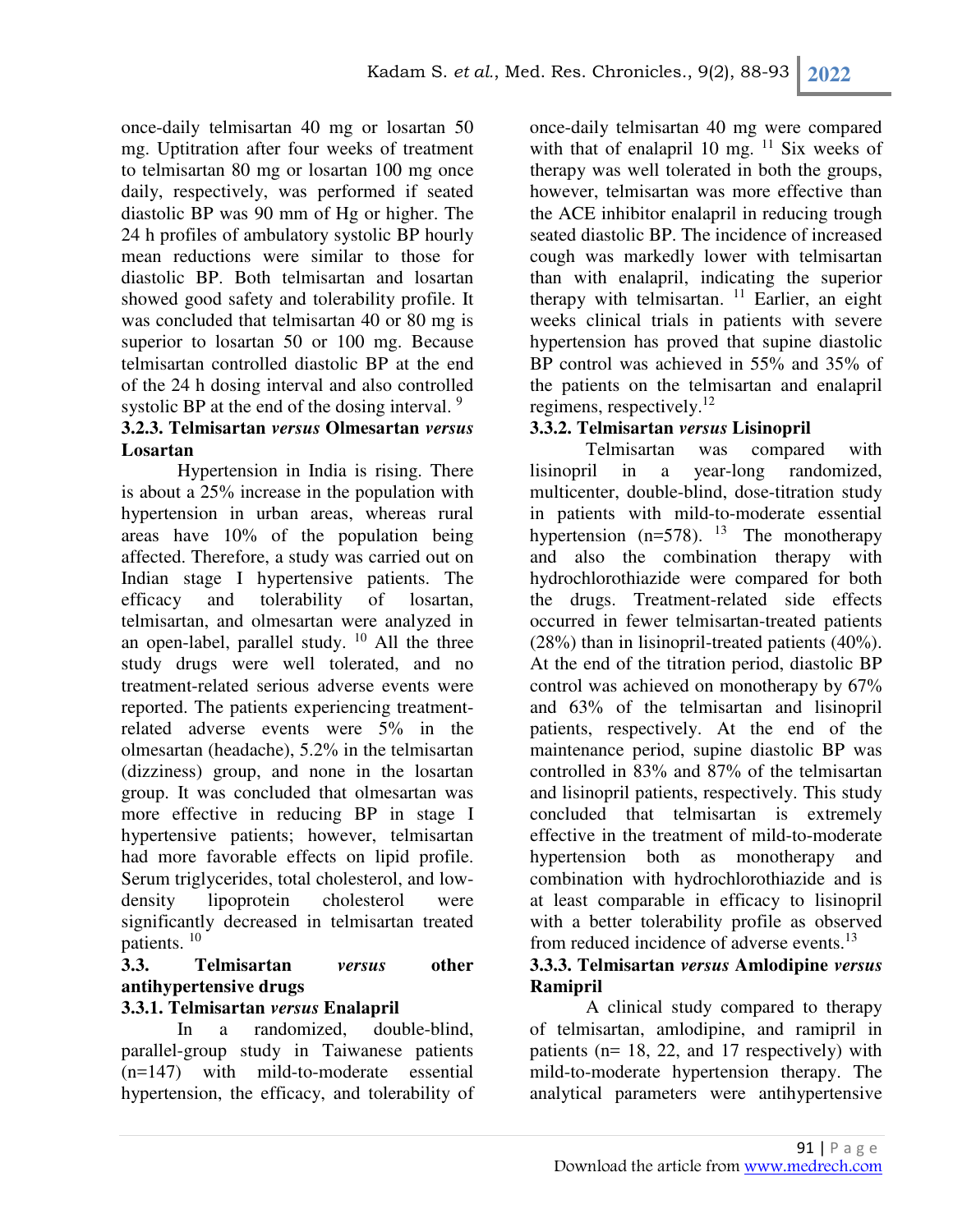effects and the duration of action. For the same ambulatory, BP monitoring was carried out. <sup>14</sup> Telmisartan and amlodipine showed a similar clinical response in reducing blood pressure. The results were not statistically different for ambulatory BP during daytime and night-time when the treatment was given for two months. Ramipril provided significant reductions in ambulatory systolic and diastolic BP from 2-6 h post-dose (peak effect), but it failed to induce significant reductions in mean daytime and night-time ambulatory BP. The response was more effective for ambulatory BP when the treatment was given with telmisartan and amlodipine. This effect was attributed to the significantly elevated activity of plasma renin. Ramipril could show an increase in renin activity during the first four h of the administration interval. <sup>14</sup>

# **4. CONCLUSION**

In conclusion, treatment with telmisartan for mild to moderate hypertension showed similar efficacy when compared to that of enalapril, lisinopril, ramipril, and amlodipine. Treatment with telmisartan showed better tolerability as there were fewer incidences of adverse events compared to other antihypertensive medications. When compared with the other ARBs, it was superior to losartan and equally effective to olmesartan. Efficacy data are conflicting when telmisartan and olmesartan therapy has been compared in patients with comorbidity.

## **References**

- 1. Hermida RC, Ayala DE, Fernandez JR, Calvo C. Comparison of the efficacy of morning versus evening administration of telmisartan in essential hypertension. *Hypertension.* 2007;50(4):715-722.
- 2. Akhrass PR, McFarlane SI. Telmisartan and cardioprotection. *Vasc Health Risk Manag.* 2011;7:677-683.
- 3. Wienen W, Entzeroth M, van Meel JC, et al. A review on telmisartan: a novel, long‐acting angiotensin II‐receptor

antagonist. *Cardiovascular drug reviews.* 2000;18(2):127-154.

- 4. Williams B, Lacourcière Y, Schumacher H, Gosse P, Neutel JM. Antihypertensive efficacy of telmisartan vs ramipril over the 24-h dosing period, including the critical early morning hours: a pooled analysis of the PRISMA I and II randomized trials. *Journal of Human Hypertension.* 2009;23(9):610- 619.
- 5. Michel MC, Foster C, Brunner HR, Liu L. A systematic comparison of the properties of clinically used angiotensin II type 1 receptor antagonists. *Pharmacological reviews.*  2013;65(2):809-848.
- 6. White WB. Comparative effects of telmisartan in the treatment of hypertension. *J Clin Hypertens (Greenwich).* 2002;4(4 Suppl 1):20-25.
- 7. Nakayama S, Watada H, Mita T, et al. Comparison of effects of olmesartan and telmisartan on blood pressure and metabolic parameters in Japanese earlystage type-2 diabetics with hypertension. *Hypertension research: official journal of the Japanese Society of Hypertension.*  2008;31(1):7-13.
- 8. Sasaki T, Noda Y, Yasuoka Y, et al. Comparison of the effects of telmisartan and olmesartan on home blood pressure, glucose, and lipid profiles in patients with hypertension, chronic heart failure, and metabolic syndrome. *Hypertension research: official journal of the Japanese Society of Hypertension.*  2008;31(5):921-929.
- 9. Smith DH, Cramer MJ, Neutel JM, Hettiarachchi R, Koval S. Comparison of telmisartan versus losartan: a metaanalysis of titration-to-response studies. *Blood pressure monitoring.*  2003;8(3):111-117.
- 10. Kalikar M, Nivangune KS, Dakhale GN, et al. Efficacy and Tolerability of